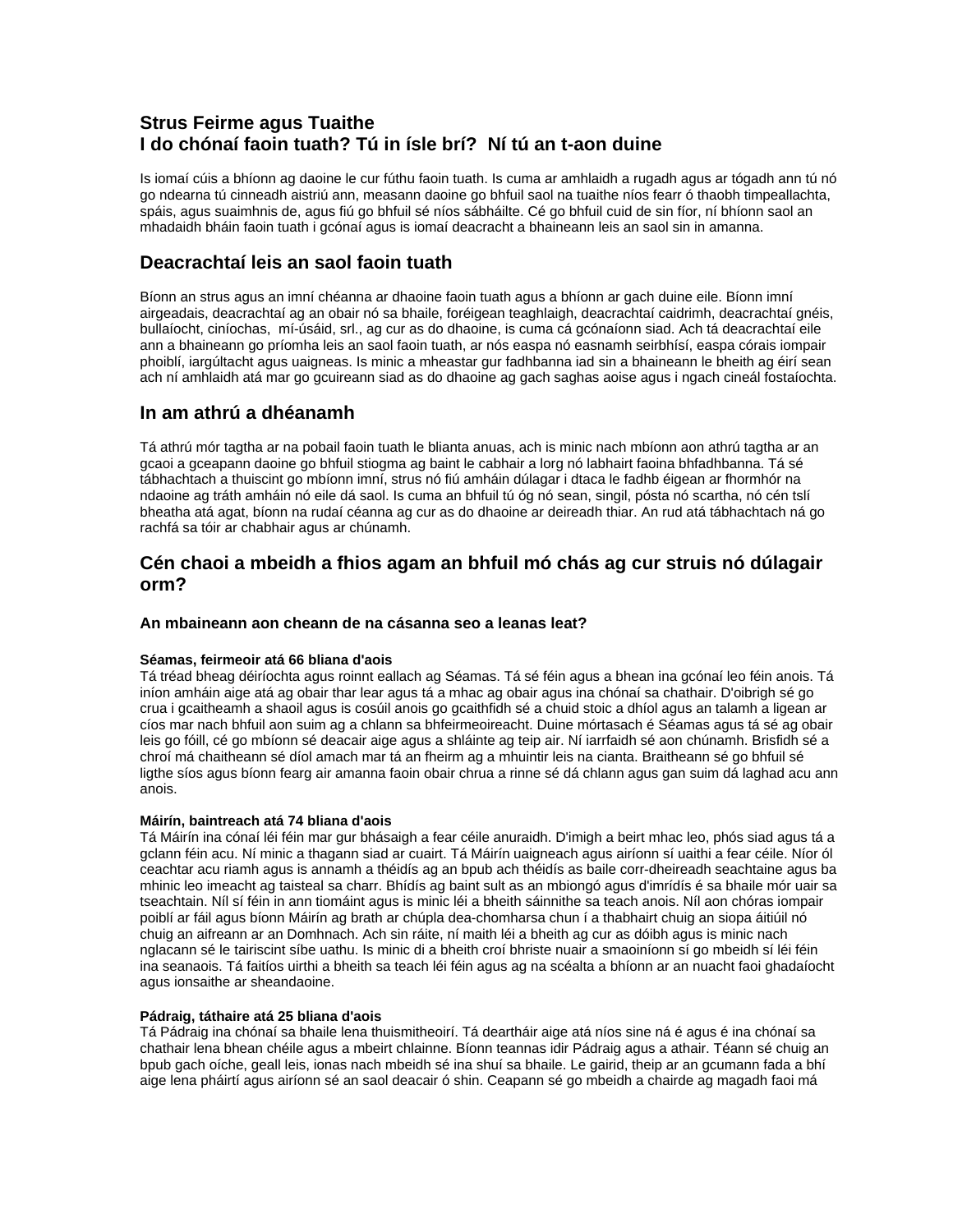labhraíonn sé faoina chuid smaointe, mar sin ní dheireann sé tada. Measann sé go bhfuil rudaí go dona agus smaoinigh sé ar lámh a chur ina bhás féin.

### **Pauline, bean tí atá 34 bliana d'aois**

Tá triúr clainne faoi bhun cúig bliana d'aois ag Pauline agus riachtanais speisialta ag duine acu. Tá sí ina cónaí i dteach beag ar fheirm mhuintir a fir céile, cúig mhíle ón mbaile is gaire. Níl aon aithne ag Pauline ar fhormhór na gcomharsan. Bíonn sí léi féin in éineacht leis na leanaí beagnach gach lá fad a bhíonn a fear amuigh ag obair; bíonn an carr aigesan go hiondúil d'obair na feirme. Téann sé chuig an bpub áitiúil beagnach gach oíche le haghaidh cúpla pionta. Ní théann Pauline in éineacht leis mar gur fir is mó a bhíonn ann agus iad ag caint ar fheirmeoireacht agus praghsanna eallaigh, srl. Le cúpla mí anuas tú Pauline faighte níos uaigní agus bréan dá saol laethúil agus bíonn deacracht aici leis na leanaí. Bíonn sí cantalach, míshásta agus tuirseach an t-am ar fad agus é deacair aici aghaidh a thabhairt ar an lá. Tá Pauline a cheapadh go bhfuil dúlagar uirthi agus níl sí cinnte faoin mbealach le rudaí a athrú.

# **Strus agus dúlagar**

Is cuma cén sáinn ina bhfuil tú, ná cé chomh mór nó beag atá an fhadhb, tá sé in ann strus agus dúlagar a chur ort.

### **Strus**

Is féidir le strus a bheith diúltach nó deimhneach agus is toradh nádúrtha daonna é ar imeachtaí a mheasaimid a bheith ina ndúshláin nó ina mbagairtí. Cuidíonn strus deimhneach linn an lámh in uachtar a fháil ar dhúshláin an lae agus nithe a dhéanamh nár cheapamar a d'fhéadfaí a dhéanamh. Ach sin ráite, nuair a théann droch-chás i bhfad agus an chuma ar an scéal go bhfuil smacht caillte agat air, tá sé in ann strus diúltach nó 'ciapadh' a tharraingt. Léiríonn daoine strus ar bhealaí éagsúla. Amanna, déileálann daoine leis trí imeacht astu féin nó déanann siad iarracht neamhaird a dhéanamh den tionchar atá ag an strus orthu, nó ar na daoine atá thart orthu. Tagann fearg ar dhaoine eile agus cuireann daoine eile fós an mhilleán ar fad orthu féin.

### **Dúlagar**

Ní 'goirmeacha' nó drochghiúmar atá i gceist le dúlagar – bíonn drochlá againn ar fad, nó roinnt acu. Nuair a bhíonn dúlagar ar dhaoine, is féidir le roinnt rudaí a bheith ag cur as dóibh beagnach an lá ar fad, gach lá, ar feadh roinnt seachtainí – agus é deacair acu dul ar aghaidh lena ngnáthshaol. Tá sé tábhachtach go dtuigfeá nach tú féin is cúis leis an dúlagar agus go bhfuil sé furasta go maith cóir a fháil dó.

# **Comharthaí agus airíonna**

Seo réimse de chomharthaí nó d'airíonna i dtaca le strus nó dúlagar. Má tá aon cheann de na comharthaí sin ag cur as duit tá cabhair ar fáil.

### **Gnáthchomharthaí struis**

- Corrthónacht
- Éirí tuirseach go héasca
- Deacracht d'aird a dhíriú ar rudaí nó cinneadh a dhéanamh
- **Cantal**
- Tinneas cinn
- Teannas sna matáin agus pian amanna sa mhuineál, sna guaillí nó i do ghiall
- Deacrachtaí codlata: deacair agat titim i do chodladh agus gan a bheith ag codladh go maith
- Athrú i do chuid iompraíochta nó i do chaidreamh leis an teaghlach nó le cairde
- Smaointe faoi eagla nó imní, smaointe diúltacha
- Éadóchas nach n-imeoidh rudaí mar is ceart

### **Gnáthchomharthaí dúlagair**

- Ag aireachtáil brónach
- Mothú go bhfuil moill á chur ort
- Míshuaimhneas
- Easpa suime i do chuid oibre
- Ag ith an iomarca nó gan a bheith ag ithe do dhóthain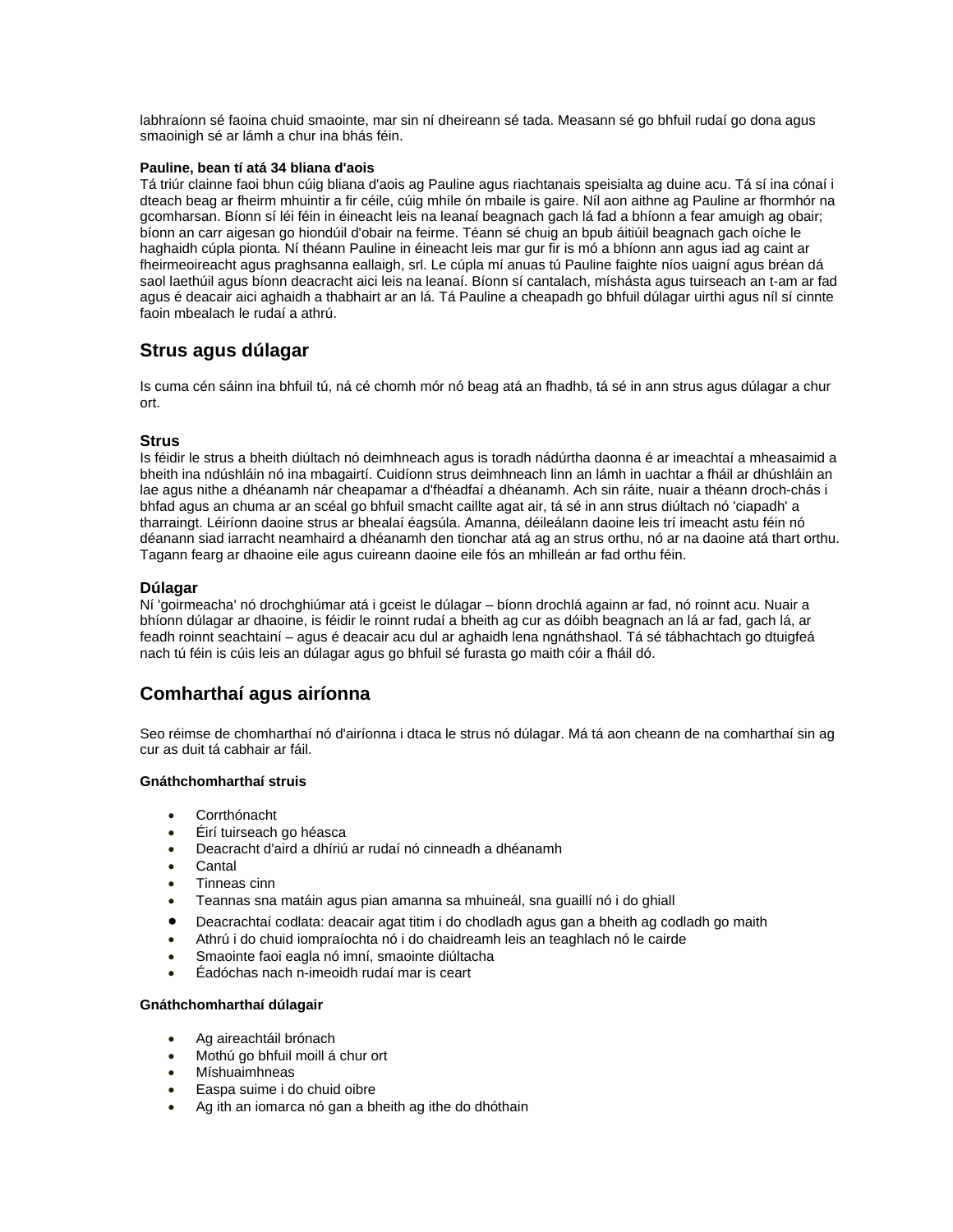- Ag codladh an iomarca nó gan a bheith ag codladh do dhóthain
- Ceapadh nach fiú tada thú
- Smaointe diúltacha a bheith i do cheann.

### **Cad is féidir liom a dhéanamh má tá strus orm?**

Is féidir leat cur in aghaidh an struis má thugann tú aire mhaith duit féin. Seo roinnt moltaí mar chúnamh.

**Déileáil le tascanna** – ceann ar cheann! Mar shampla, bíonn feirmeoir iontach gnóthach ag amanna áirithe den bhliain. Bris síos na tascanna móra ina dtascanna beaga a bheidh níos éasca a láimhsiú. Ná déan iarracht níos mó oibre a dhéanamh sa lá ná mar atá tú in ann.

**Glac sosanna** – Ní mór dúinn ar fad briseadh a ghlacadh idir tréimhsí crua oibre chun scíth a thógáil. Socraigh roinnt sosanna ón obair i rith an lae. Leag síos plean chun am saor a ghlacadh tar éis tréimhsí crua oibre, leat féin nó le cairde nó baill teaghlaigh.

**Déan forbairt ar nithe suimiúla eile** – Siúl nó imeachtaí mar chluiche saighead, babhláil bóthair, aeróbaic, iascach, galf nó imirt chártaí. Bealach iontach chun bualadh le daoine eile agus do scíth a ligean is ea páirt a ghlacadh i ranganna/cúrsaí.

**Buail le cairde agus gaolta** - Caith roinnt ama leo, éist, déan gáire, roinn comhairle, deacrachtaí agus eolas lena chéile. Cá bhfios nach bhfuil na fadhbanna céanna acu siúd!

**Ith go maith** – Tá bia folláin riachtanach don cholainn. Dá fheabhas a gcuirfear isteach is fearr a dtiocfaidh amach. Nuair a ithimid go sláintiúil bíonn níos mó fuinnimh againn d'obair an lae.

**Codail go maith** – Glanann oíche mhaith codlata an intinn; bíonn cuma níos measa ar rudaí nuair a bhímid tuirseach. Ní mór don chuid is mó againn ocht n-uair an chloig codlata a fháil gach oíche.

**Bí Gníomhach** – Airíonn tú níos fearr le haclaíocht rialta agus íslíonn sé an teannas ag an am céanna. Déanfaidh tú dearmad ar do chuid buartha, tabharfaidh sé breis fuinnimh duit agus feabhsóidh sé do chuid aclaíochta agus do chuid nirt.

**Déan iarracht gan a bheith ag brath ar dhrugaí, alcól ná tobac** – réiteach gairid ar an strus iad sin. Chomh maith leis an mbaol atá iontu don tsláinte, ní athróidh siad an chúis atá leis an strus.

**Foghlaim cén chaoi le glacadh le rudaí nach féidir a athrú** – Cuardaigh an mhaitheas atá i ndaoine agus i gcásanna ar leith. Cuimhnigh nach bhfuil aon duine gan locht. Cuimhnigh nach bhfuil aon smacht agat ar chúrsaí airgeadais ná ama a bhaineann le haimsir, le praghas barraí ná ar éileamh an mhargaidh.

**Iarr cabhair!** Inis do dhuine éigean cé mar a bhraitheann tú – roghnaigh duine a bhféadfaidh tú a bheith ionraic leis/léi, ansin mínigh do chuid fadhbanna agus pléigh an réiteach atá orthu leis an duine sin.

Déan iarracht é a scríobh síos – amanna bíonn sé deacair labhairt le duine eile. Déan iarracht do chuid deacrachtaí a scríobh síos agus inis cé mar a bhraitheann tú faoi rudaí.

**Cuimhnigh! Bíonn strus agus imní ar gach duine ó am go ham. Gnáthrud is ea leibhéal áirithe struis agus is féidir leis cuidiú linn chun aghaidh a thabhairt ar an saol. Ach, amanna, má bhímid faoi strus rófhada is féidir leis muid a chur síos agus d'fhéadfadh dúlagar a theacht as.**

#### **Faigh Cúnamh**

Má cheapann tú go bhfuil rudaí ag teacht sa mhullach ort, glaoigh orainn... Táimid anseo chun éisteacht leat agus chun cuidiú leat réiteach a fháil ar chúrsaí. Tógfaidh gairmeoir oilte do ghlaoch agus labhrófar leat faoi rún. Diailigh an líne cabhrach do Strus Feirme & Tuaithe ar shaorghlao:

# **1800 742 645**

**Ar oscailt gach lá ó 6.00 p.m. go dtí 10.00 p.m.** 

**Nó seol nóta r-phoist chugainn ag [farmandruralstress@hse.ie](mailto:farmandruralstress@hse.ie)**